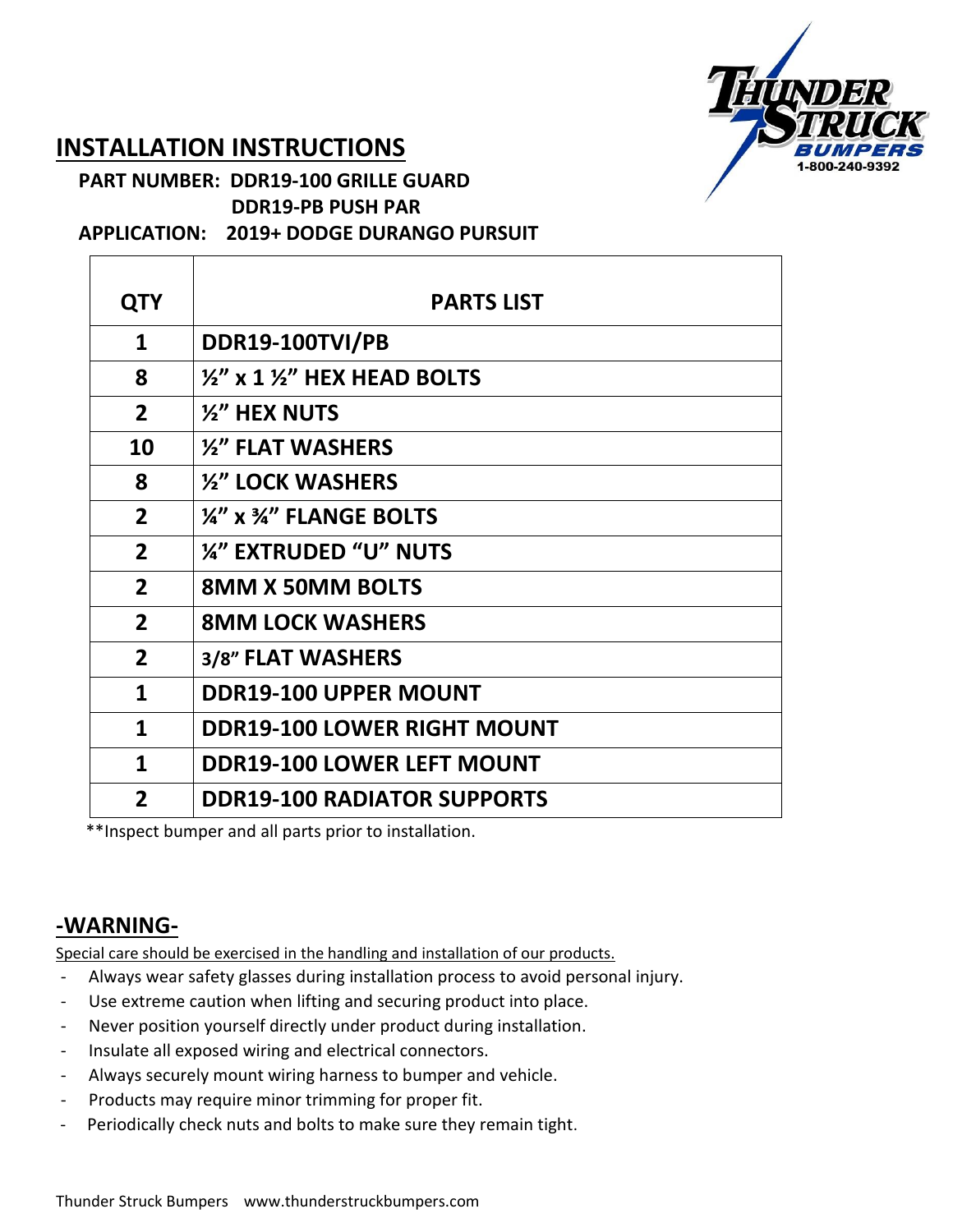## **2019+ Dodge Durango Pursuit Grille Guard / Push Bar Installation Instructions**

1. Remove 4 push pins and lift the plastic grille cap to unsnap.



2. Remove the 2 plastic rivets and the 10mm bolt at each wheel well.



3. Pull out on the wheel flare to unsnap.

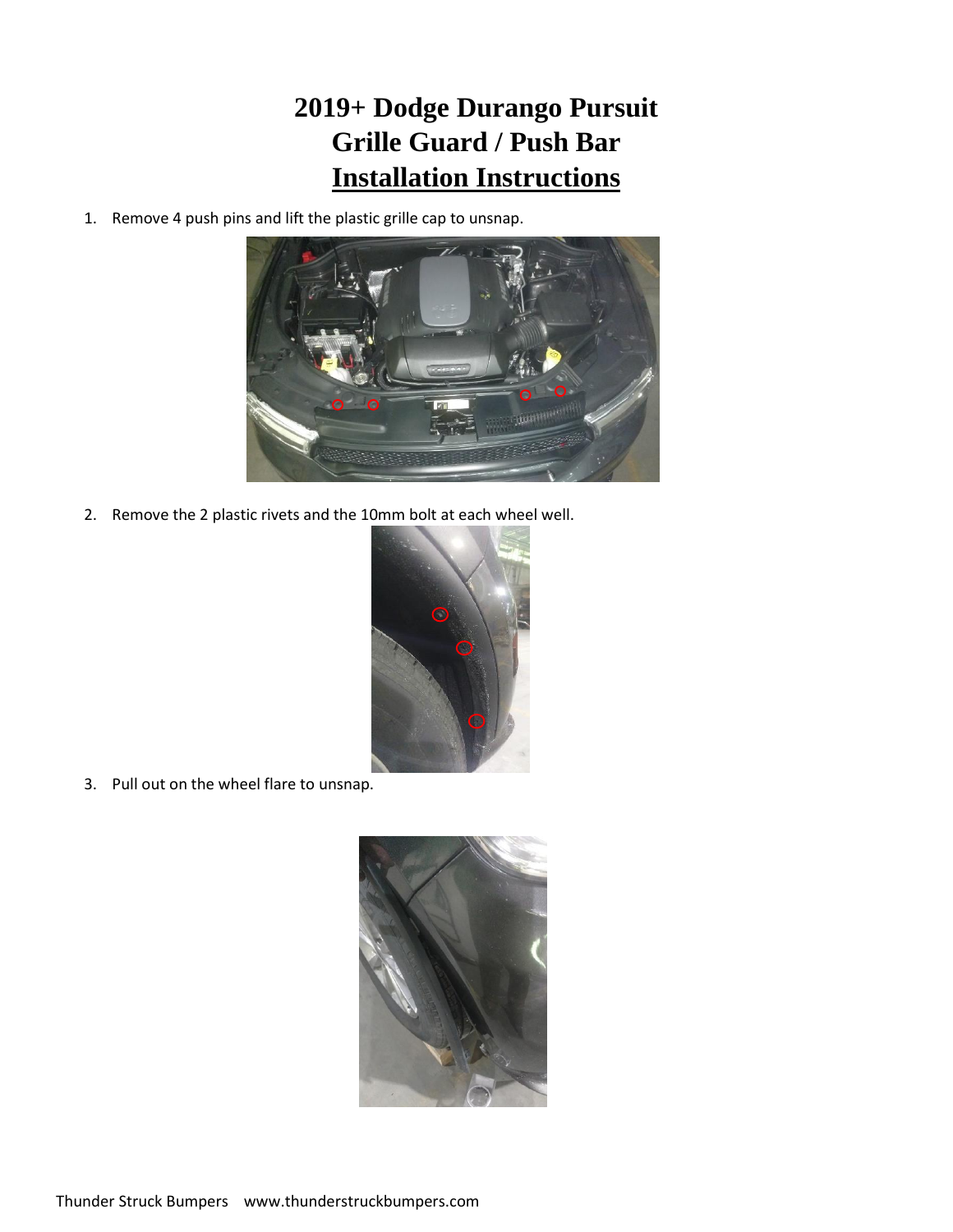4. Remove the five 8mm bolts that attach the wheel well liner to the front bumper skin.



5. Remove the three 10mm bolts located at the bottom of the bumper skin.



6. Remove the two 13mm bolts that hold the front of the transmission skid plate.



7. Remove the push pin at the center.

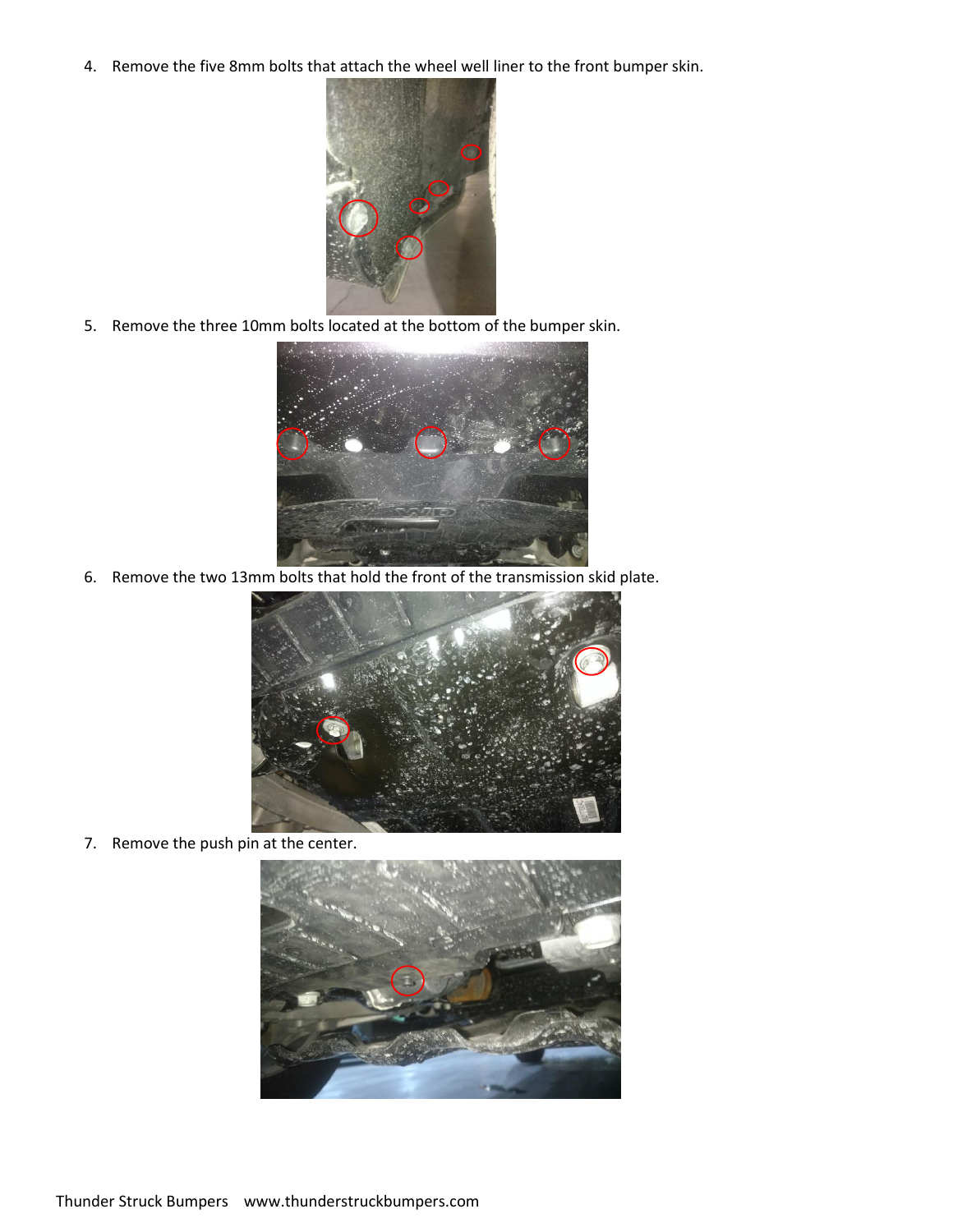8. Pull at the edge of each wheel well to unsnap bumper skin from the fender and underneath the headlight. Reach between the bumper skin and the wheel well liner to disconnect the fog light wiring harness on the passenger side. Remove the skin.



9. Remove the two 13mm bolts that attach the radiator support struts to the radiator support.



10. Remove the two 10mm bolts located on the internal bumper.



11. Remove the four 13mm bolts that attach to the internal bumper and remove.



Thunder Struck Bumpers www.thunderstruckbumpers.com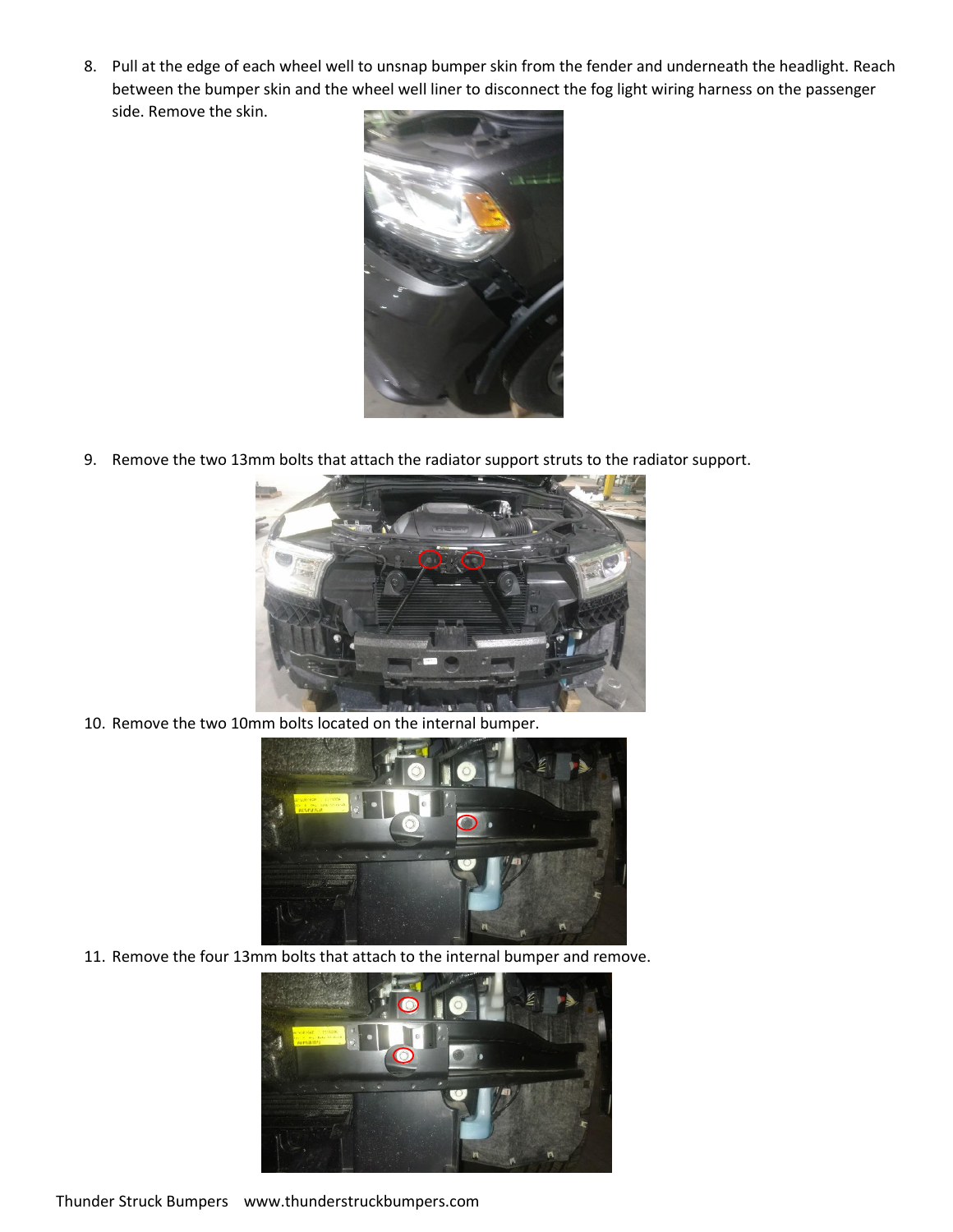12. Remove the two 8mm bolts that attach the lower support struts.



13. Trim plastic radiator duct work as shown. Reinstall internal bumper by starting at the bottom bolt and setting upper mount on to the started bolts and tighten bolts back to original position.



14. Install new radiator support struts attaching to the upper mount, using the provided ¼" hardware on lower end of strut.



15. Trim brake duct work and rear bumper skin mount as shown in the photo. Trim duct work 4  $\frac{1}{2}$  and 7  $\frac{1}{2}$  (see picture).